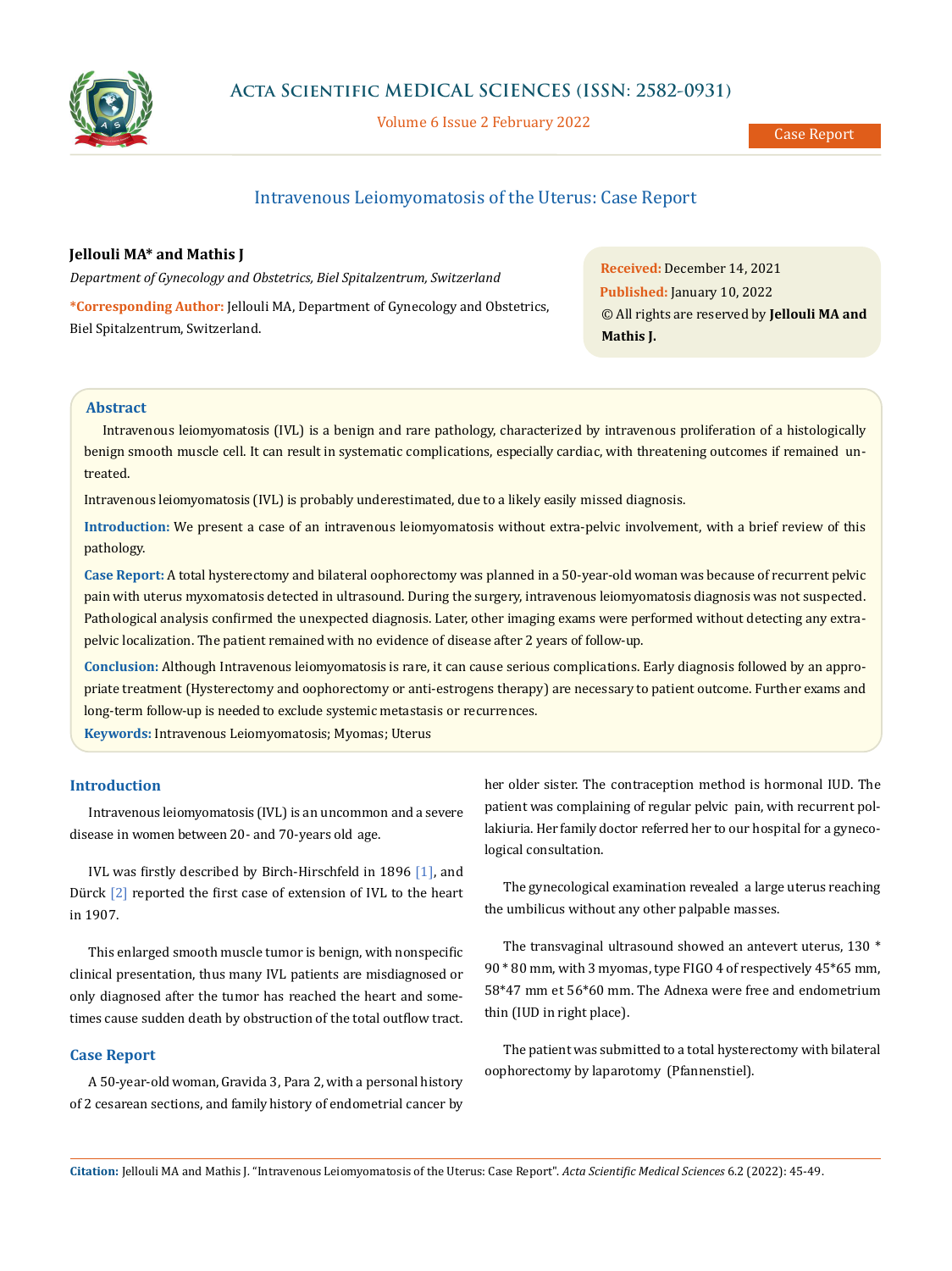The surgery went well and the findings included a large uterus, with 3 intra-mural fibroids; the ovaries and fallopian tubes were macroscopically normal within parametrial vessels l (Figure 1).



**Figure 1:** Worm-like plugs.

No post-operative complication was noticed.

The anatomopathological analysis concluded to a discrete chronic cervicitis, atrophic endometrium and multiple intramural leiomyomas with intravenous leiomyomatosis (IVL) (Figure 2).



**Figure 2:** Microscopic findings.

After discussion in tumor-board, and due to the risk of venous and cardiac localizations, a cardiac Ultrasound exam and a thoracoabdominal CT scan were indicated. Both did not find any secondary localization of intravenous leiomyomatosis (IVL).

During 2 years of survey, the patient was controlled every 6 months with no plains and normal gynecological exam. Cardiac Ultrasound and thoraco- Abdominal CT scan were repeated every year with no special findings.

### **Discussion**

Intravenous leiomyomatosis is a rare entity characterized by intravascular nodular masses of histologically benign smooth muscle cells growing in uterine and pelvic veins. Between 400 to 450 cases are already reported in the literature and less than 100 cases with cardiac [3-4,6]. LIV reaches patients from 20 and 70 years of age, with an average age of 45 years  $[5-6]$ . Pre-menopausal and multiparous females are most preferentially reached [7].

Extra-uterine involvement is seen in 30% to 80% of cases of uterine intravenous leiomyomatosis, with cardiac involvement in 10% to 30% [8-9].

The etiology of LIV is still uncertain, but two hypotheses are accepted

- Invasion of the vessels by a uterine leiomyoma  $[7,10]$  through hematogenous dissemination
- Direct metaplasia from the venous endothelium  $[7,10]$ .

However, the recent study of Ma [11] from Peking Hospital, the second theory is questioned. In fact, among 76 patients with IVL in this retrospective study of 14 years, immunohistochemical staining indicated Desmin and SMA-positive cells, confirming the origin of tumor thrombus from smooth muscle cell. On the opposite, CD10, CD31, or CD34 staining was negative, leading to a conclusion that the tumor origin is not from endometrial stroma cell or vascular endothelium cell.

In 2018, Wolf., *et al.* has published a new entity, called "peri-vascular leiomyomatosis" (PVL) [12], that could be the first stage of LIV, as a form of leiomyomatosis parasitic. They described an atypical localization (adenitises and media of the saphen vein) without intravascular localization at first, without excluding an evolution to LIV. This finding could be at the origin of a new etiological hypothesis of the LIV.

In our case, IVL was not suspected before surgery, clinical signs of IVL, when localized in the pelvis are non-specific, and similar to those of uterus myxomatosis, such as pelvic pain, abnormal vaginal

**Citation:** Jellouli MA and Mathis J*.* "Intravenous Leiomyomatosis of the Uterus: Case Report". *Acta Scientific Medical Sciences* 6.2 (2022): 45-49.

46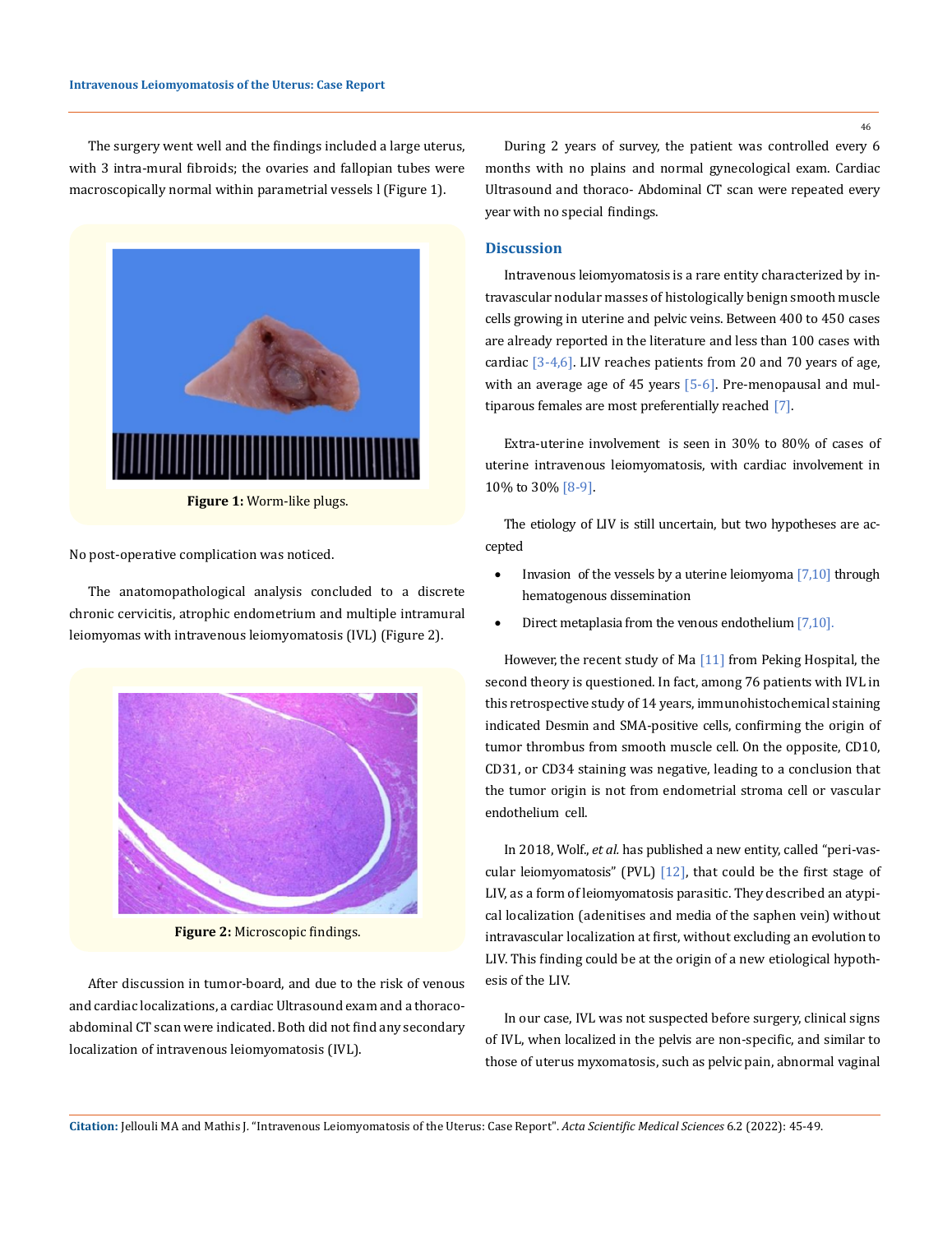bleeding urinary signs  $[6]$ . Clinical examination usually reveals an enlarged uterus or a pelvic mass. The diagnosis is then often made during the analysis of the hysterectomy piece.

LIV can spread in the venous circulation, most often starting from the uterine vein and rarely from the ovarian vein  $[13]$ .

When extension starts in the uterine vein, it can reach the internal and common iliac veins and then in the vena cava inferior (VCI). But when extension starts from the ovarian vein, it can directly attend the VCI on the right and via the renal vein on the left, avoiding the iliac veins.

Starting from VCI, when it's not treated, extension can reach the right atrium and pulmonary arteries. There are also forms associated with pulmonary nodules or with total cardiac damage.

Extra-pelvic vessels attempt (especially VCI), is associated with venous return anomalies, with congestive right heart failure signs: chest pain, dyspnea, oedema of lower limbs, syncope and pulmonary embolism. In case of cardiac involvement with obstruction of the tricuspid valve, the risk is cardiac arrest and sudden death [14,15].

Cardiac ultrasound can be used to suggest the diagnosis of LIV with cardiac damage. The most frequent situation is an adult woman with an uterus myxomatosis, and right atrium mass taking origin from the vena cava and without argument for invasion endothelial or endocardium (mobile mass in the VCI and in the endocar- $\dim$  [13]. The tumor takes on the appearance of a mobile and free serpentine mass in the vessels and in the heart  $[10]$ , without invasion of the endothelium nor the endocardium. The main differential diagnosis is the cardiac myxoma which is specifically intracardiac (usually in the left atrium), without a portion in the IVC, and adhere to the endocardium, especially at the level of the inter septum auricular [10]. Other possible differential diagnoses are Cardiac metastases (solid mass fixed to the wall), a thrombus (postoperative context with venous stasis) or a cardiac leiomyosarcoma (solid mass attached to the wall) [13].

The same signs are founded in CT-scanner and magnetic resonance imaging (MRI) he same appearance [13,16].

Ma., *et al*. divided the IVL localization in to 4 Stages, starting from uterus (Stage one) to heart and pulmonary involvements (Stage 4) [11] (Figure 3).



**Figure 3:** Stage and origin of intravenous leiomyomatosis according to Ma et all.

- Stage 1: Invasion of the uterine vessels without extra pelvic invasion.
- **Stage 2:** Extension into the abdominal cavity without damage to the vein renal.
- **Stage 3:** The renal vein and VCI as well as the atrium right are invaded.
- **Stage 4:** Invasion of the pulmonary arteries and/or the presence of pulmonary metastases [13].

According to the study [11], of 76 patients who had been treated for LIV, 41 patients (53.9%) were grade 2 or higher. In the literature, cardiac involvement is estimated for approximately 10%- 40% of LIV cases [13,17,18].

Our case is classified as a stage 1.

Concerning treatment, it's based primary on radical surgery, including a total hysterectomy with adnexectomy, associated with complete resection of intravenous tumors and intracardiac [3,7,10].

Infact, the risk of recurrence is directly correlated to the lack of complete resection  $[10,11]$ . In the study of Ma and all, the 4 cases of recurrence have occurred in stage 1 patients who refused to be treated by hysterectomy and adnexectomy [11].

**Citation:** Jellouli MA and Mathis J*.* "Intravenous Leiomyomatosis of the Uterus: Case Report". *Acta Scientific Medical Sciences* 6.2 (2022): 45-49.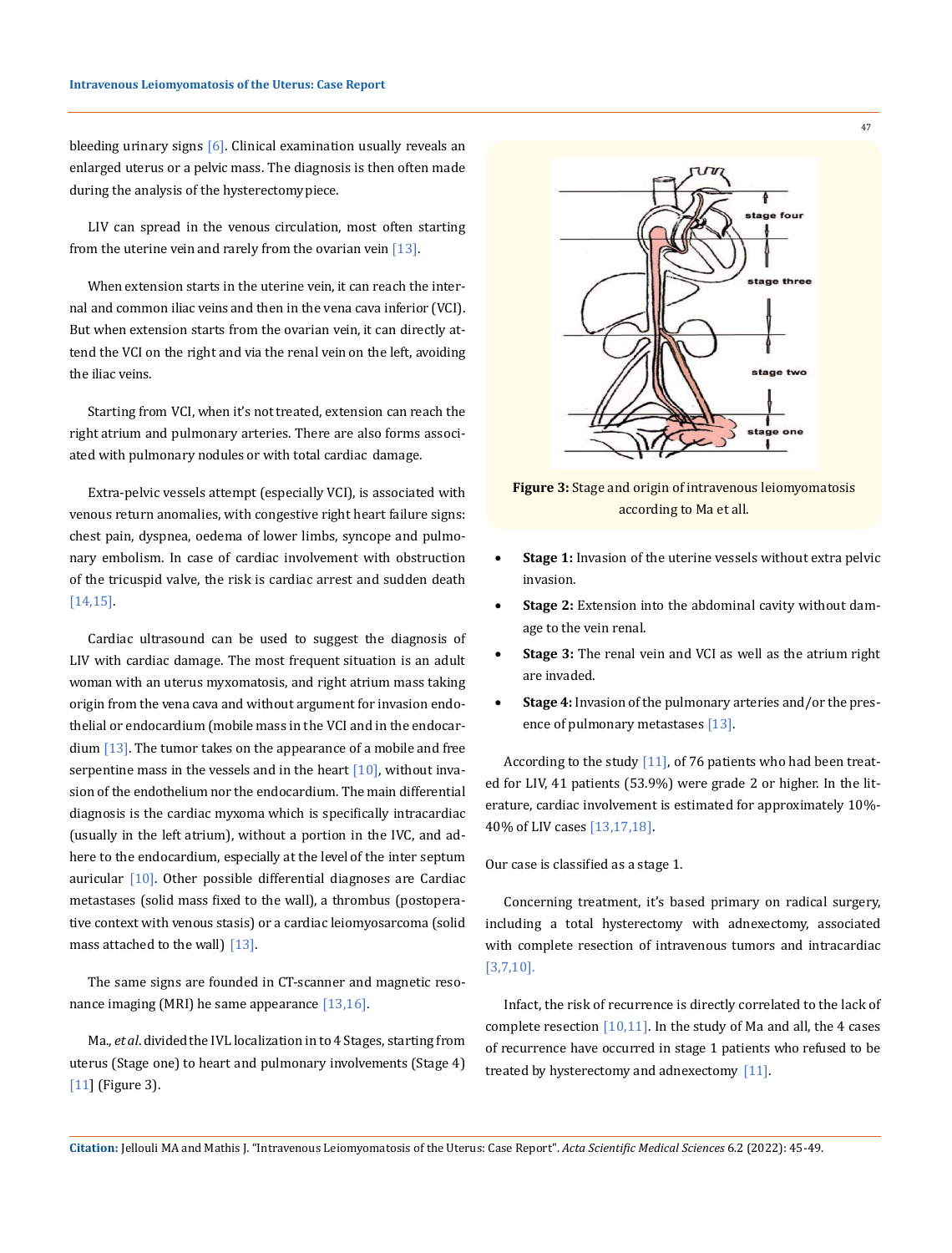If we consider the fact that estrogen and progesterone receptors are present in the leiomyoma cells, bilateral salpingoophorectomy is necessary, and exogenous estrogens must be avoided. For the non-castration cases, post-surgery hormone therapy can also be considered. Gonadotropin-releasing hormone agonists or antiestrogen therapy have also been used to prevent tumor growth and to reduce the tumor.

In case of stage 1, surgery is simple and based on a total hysterectomy with bilateral adnexectomy. For the other stages, a multidisciplinary team (gynecologists, vascular surgeons, anesthetists) must be involved in the management of the various extra-uterine tumors. Extracorporeal circulation should be used in stage 3 and 4 [11,13].

The vascular extension, often described as a worm floating in the venous cavity with adhesion to the lower pelvic area, was the basis for the tumour stripping successfully carried out by the Harris team by approaching this adherent area  $[20]$ . In case of cardiac involvement, a sternotomy with a direct cardiac approach under extracorporeal circulation is necessary with tumor stripping via a cardiac and then abdominal approach in two stages  $[13]$ . The only alternative to surgery in this case is to perform a sternotomy with a direct cardiac approach under extracorporeal circulation [20].

The only alternative to surgery if complete resection is not possible or if the patient refuses is chemical castration. Gonadotropin releasing hormone (GnRH) analogues (a-GnRH), selective estrogen receptor modulators (SERMs), and antiromantics agents (AAs) [21,22] can be used to treat the disease. It can also be used to prevent recurrence in cases of incomplete resection for 6 months, according to Ma [11].

Recurrence is main risk of LIV. The rate varies from 22.2% [3] to  $30\%$   $[10,17,18]$ . In the case of complete resection, the rate decreases to  $7.6\sqrt{11}$ .

Risk factors are young patients age, initial tumor size, incomplete resection without postoperative hormone therapy, uterine and ovarian preservation [3,11].

The addition of chemical castration in case of partial resection would decrease the risk of recurrence. Recurrence may occur several years after surgery and may consist of venous or abdominal recurrence with multiple pelvic masses [7,18]. In case of recurrence, further radical surgery with complete resection significantly improves the prognosis [7].

Long-term monitoring is recommended. It is based on CT or MRI [7,18] between 3 and 6 months [7,17,18] after surgery and then regularly every 2 to 5 years, depending on the grade and completeness of the resection.

In our case, the patient remained with no evidence of disease after 2 years of follow-up (US and CT).

#### **Conclusion**

IVL is a rare disease. The onset is insidious and difficult to diagnose in the early stage. However, IVL is currently most often treated surgically and with antiestrogen therapy to suppress estrogen. Complete removal of the tumor is crucial to avoid recurrence of IVL. Incomplete or delayed resection can lead to serious complications such as recurrence or death. Long-term survey of minimum 5 years is necessary to avoid recurrence.

#### **Bibliography**

- 1. Birch-Hirschfeld FV., *et al.* ["Royal College of Physicians of Edin](https://www.rcpe.ac.uk/)[burgh". Lehrbuch der Pathologischen Anatomie \(1887\): 226-](https://www.rcpe.ac.uk/) [258.](https://www.rcpe.ac.uk/)
- 2. Dürck H. "Ueber ein kontinvierlich durch die learned Holvene in das Herz vorwachsendes Fibromyom des Uterus". *Münchener Medizinische Wochenschrift* 54 (1907): 1154.
- 3. Low H-Y., *et al.* ["Intravenous leiomyomatosis of the uterus:](https://www.semanticscholar.org/paper/Intravenous-leiomyomatosis-of-the-uterus%3A-A-of-nine-Low-Zhao/aa4dfdc499402e3c3b0be1482ce5a0d18b417914)  [a clinicopathological analysis of nine cases and literature](https://www.semanticscholar.org/paper/Intravenous-leiomyomatosis-of-the-uterus%3A-A-of-nine-Low-Zhao/aa4dfdc499402e3c3b0be1482ce5a0d18b417914)  review". *[Taiwanese Journal of Obstetrics and Gynecology](https://www.semanticscholar.org/paper/Intravenous-leiomyomatosis-of-the-uterus%3A-A-of-nine-Low-Zhao/aa4dfdc499402e3c3b0be1482ce5a0d18b417914)* 56 [\(2017\): 362-365.](https://www.semanticscholar.org/paper/Intravenous-leiomyomatosis-of-the-uterus%3A-A-of-nine-Low-Zhao/aa4dfdc499402e3c3b0be1482ce5a0d18b417914)
- 4. [E Declas and JP Lucot. "Extra uterine leiomyomatosis: Review](https://pubmed.ncbi.nlm.nih.gov/31255836/)  of the literature". *[Gynécologie Obstétrique Fertilité and Sénolo](https://pubmed.ncbi.nlm.nih.gov/31255836/)gie* [47 \(2019\): 582-590.](https://pubmed.ncbi.nlm.nih.gov/31255836/)
- 5. Kim Y-N., *et al.* ["Aberrant uterine leiomyomas with extrauter](https://www.ncbi.nlm.nih.gov/pmc/articles/PMC6046354/)[ine manifestation: intravenous leiomyomatosis and benign](https://www.ncbi.nlm.nih.gov/pmc/articles/PMC6046354/)  metastasizing leiomyomas". *[Obstetrics and Gynecology Science](https://www.ncbi.nlm.nih.gov/pmc/articles/PMC6046354/)*  [61 \(2018\): 509-519.](https://www.ncbi.nlm.nih.gov/pmc/articles/PMC6046354/)
- 6. Qingbo Su., *et al.* ["Intravenous Leiomyomatosis of the Uterus:](https://pubmed.ncbi.nlm.nih.gov/32337287/)  [A Retrospective Single-Center Study in 14 Cases".](https://pubmed.ncbi.nlm.nih.gov/32337287/) *Hindawi [BioMed Research International](https://pubmed.ncbi.nlm.nih.gov/32337287/)* (2020).

**Citation:** Jellouli MA and Mathis J*.* "Intravenous Leiomyomatosis of the Uterus: Case Report". *Acta Scientific Medical Sciences* 6.2 (2022): 45-49.